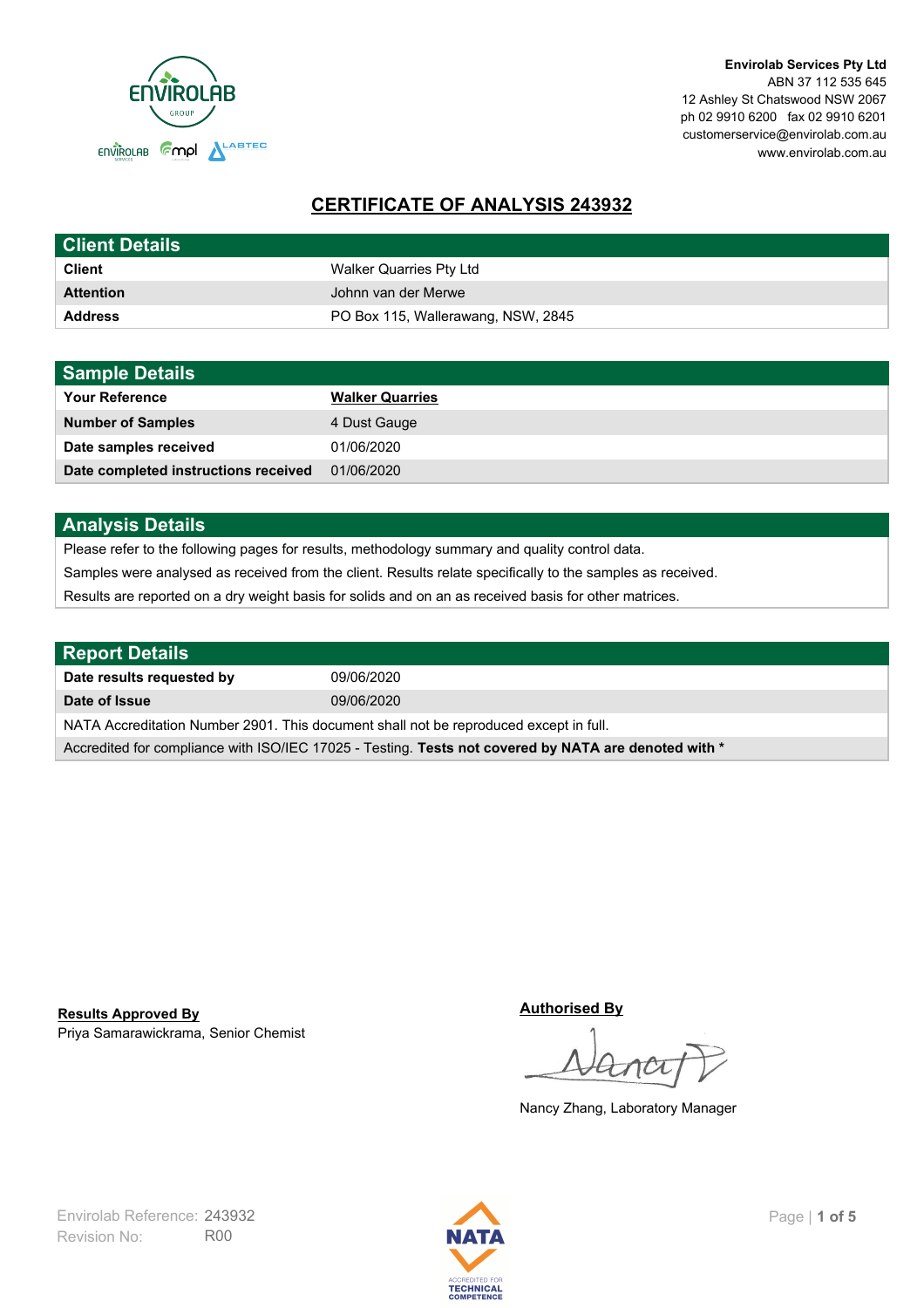| Dust Deposition AS 3580.10.1 |                          |                           |                           |                           |                           |
|------------------------------|--------------------------|---------------------------|---------------------------|---------------------------|---------------------------|
| <b>Our Reference</b>         |                          | 243932-1                  | 243932-2                  | 243932-3                  | 243932-4                  |
| <b>Your Reference</b>        | <b>UNITS</b>             | DG <sub>1</sub>           | DG <sub>2</sub>           | DG <sub>3</sub>           | DG4                       |
| Date Sampled                 |                          | 29/04/2020-<br>29/05/2020 | 29/04/2020-<br>29/05/2020 | 29/04/2020-<br>29/05/2020 | 29/04/2020-<br>29/05/2020 |
| Type of sample               |                          | <b>Dust Gauge</b>         | <b>Dust Gauge</b>         | <b>Dust Gauge</b>         | Dust Gauge                |
| Date Extracted               | ۰                        | 04/06/2020                | 04/06/2020                | 04/06/2020                | 04/06/2020                |
| Date analysed                |                          | 05/06/2020                | 05/06/2020                | 05/06/2020                | 05/06/2020                |
| Dust Gauge Start Date        | --                       | 29/04/2020                | 29/04/2020                | 29/04/2020                | 29/04/2020                |
| Dust Gauge End Date          | $\overline{\phantom{a}}$ | 29/05/2020                | 29/05/2020                | 29/05/2020                | 29/05/2020                |
| Dust - No. of Days Collected | $\overline{\phantom{a}}$ | 31                        | 31                        | 31                        | 31                        |
| Insoluble Solids             | g/m <sup>2</sup> /month  | 0.4                       | 0.5                       | 0.6                       | 0.6                       |
| Combustible Matter           | g/m <sup>2</sup> /month  | 0.3                       | 0.3                       | 0.2                       | 0.3                       |
| Ash                          | g/m <sup>2</sup> /month  | < 0.1                     | 0.3                       | 0.5                       | 0.3                       |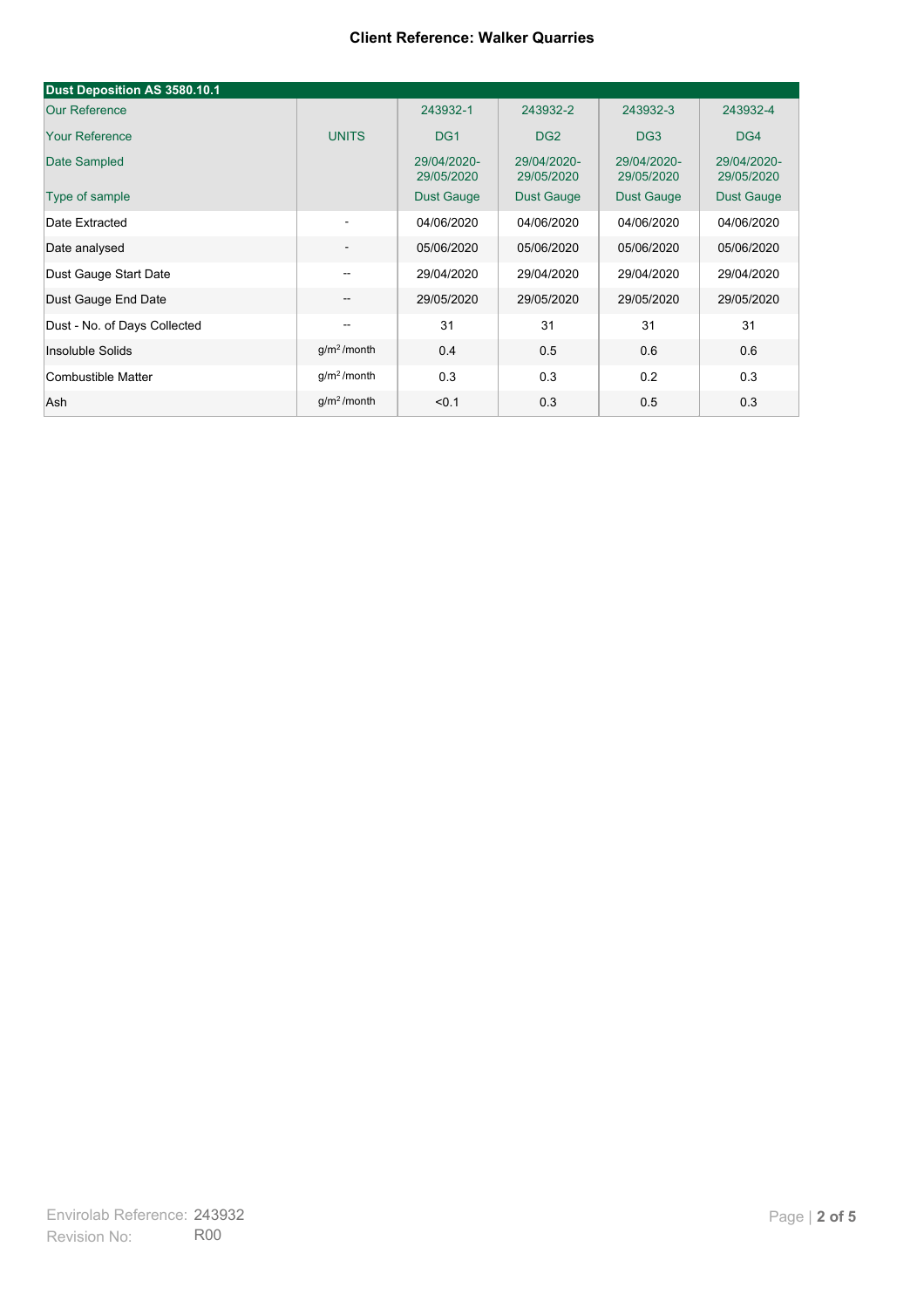| Method ID    | <b>Methodology Summary</b>                                            |
|--------------|-----------------------------------------------------------------------|
| AS 3580.10.1 | <sup>1</sup> Analysis of dust gauges by AS 3580.10.1 (analysis only). |

F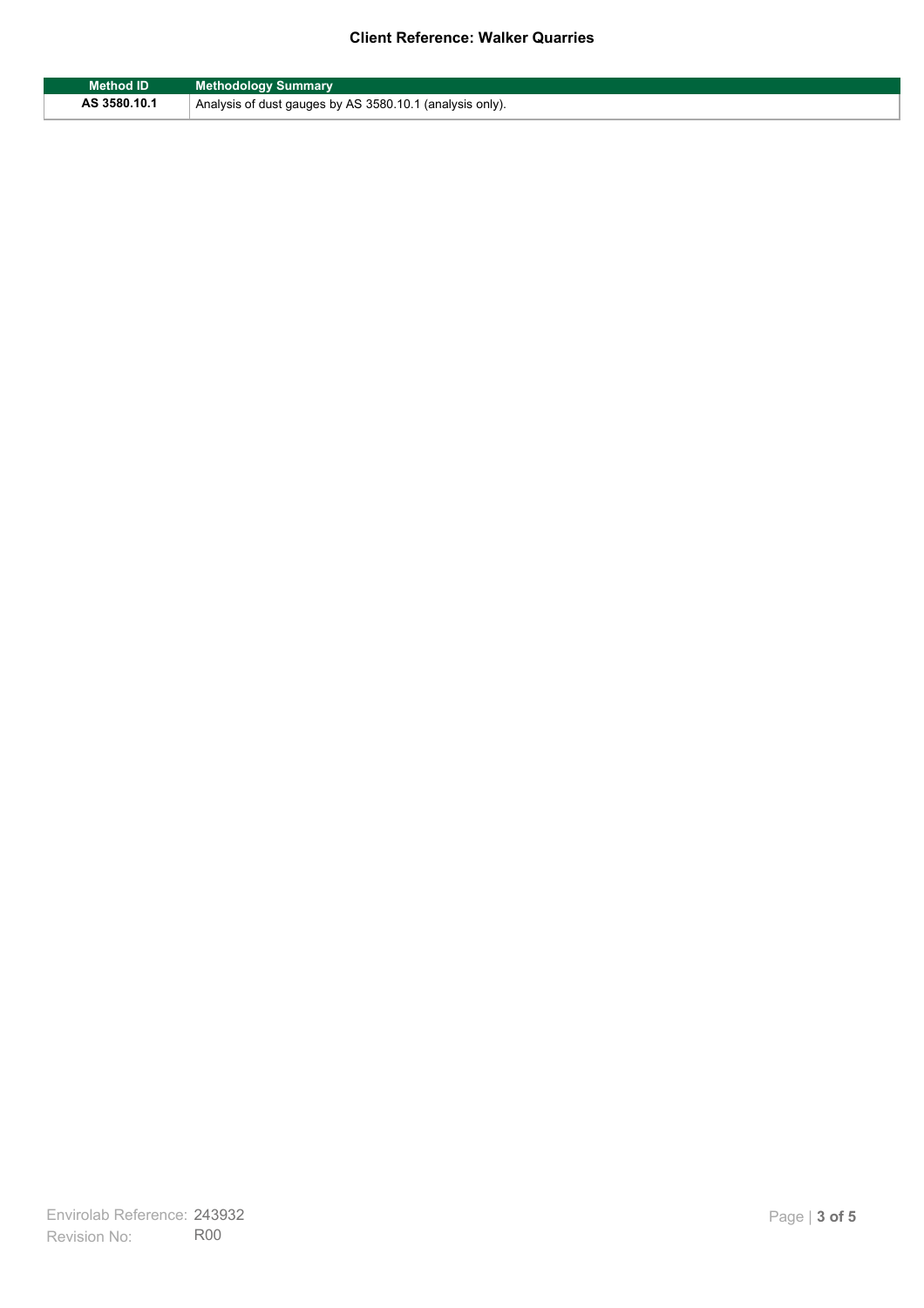| <b>Result Definitions</b> |                                           |
|---------------------------|-------------------------------------------|
| <b>NT</b>                 | Not tested                                |
| <b>NA</b>                 | Test not required                         |
| <b>INS</b>                | Insufficient sample for this test         |
| <b>PQL</b>                | <b>Practical Quantitation Limit</b>       |
| $\prec$                   | Less than                                 |
| $\geq$                    | Greater than                              |
| <b>RPD</b>                | <b>Relative Percent Difference</b>        |
| <b>LCS</b>                | Laboratory Control Sample                 |
| <b>NS</b>                 | Not specified                             |
| <b>NEPM</b>               | National Environmental Protection Measure |
| <b>NR</b>                 | Not Reported                              |